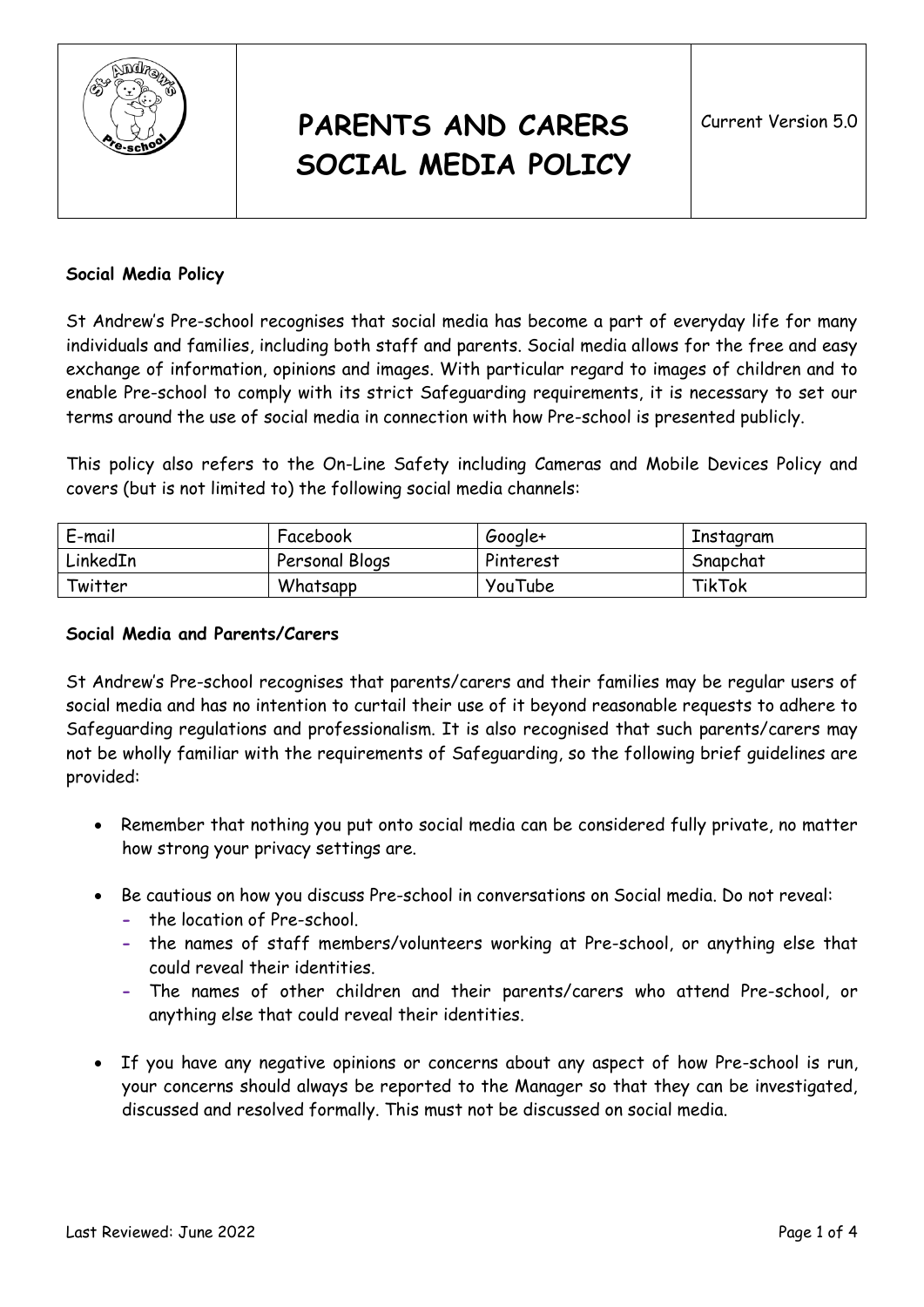

# **PARENTS AND CARERS SOCIAL MEDIA POLICY**

- If you become aware of any conversation taking place on social media about St Andrew's Pre-school and the tone of that conversation is critical of individual staff members or of the organisation, then it must be reported to the Manager for investigation.
- Do not create any social media friendships with staff/volunteers at Pre-school this is so that the Manager can be confident that the correct professional relationships are being maintained between staff and parents. Pre-school will make an exception to this rule if a parent has an existing relationship with an employee/volunteer before your child starts at Pre-school. This rule no longer applies once your child has left Pre-school.
- Photographs and videos that you take of your child at Pre-school events that you wish to share on any social media channel (including Whatsapp), should not show any other child(ren) unless you have gained permission from the parent/carer of the child(ren).

### **Conditions of Use of a St Andrews Pre-school Parents/Carers Facebook Group**

St Andrew's Pre-school recognises that many parents/carers are regular users of Facebook and that some parents/carers have identified the benefits of having a Facebook group exclusively for current parents/carers. The use of this group would be for announcements/discussions such as:

- Repeating messages given at drop off and collection times this will enable parents/carers whose children are dropped off by someone else or who do not attend on a particular day to stay informed about important messages.
- Encouraging support of fundraising activities.
- Providing parents/carers who don't know each other, with a means of contacting each other without having to ask Pre-school to do it for them.
- Sharing of useful information, e.g. suggestions on enhancing/creating nativity play costumes.
- Reuniting lost property to the correct person.

**To be able to maintain appropriate controls of professionalism and Safeguarding, Pre-school has identified the following requirements for the management of this group:** 

A new Parent's Facebook group will be created at the beginning of each new Academic Year.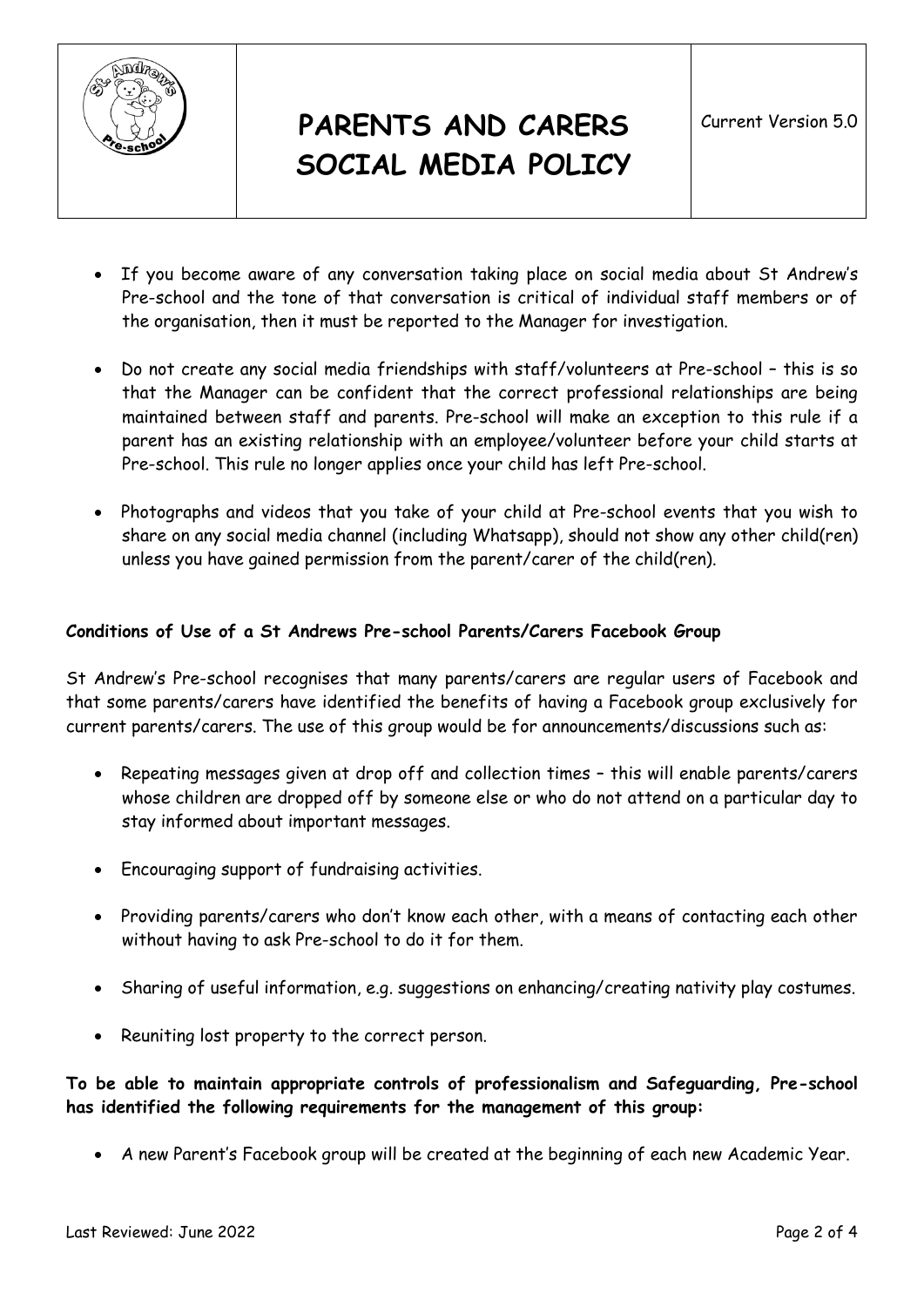

- The group must always be kept as a "Secret" group (as opposed to a Closed or Open group) Refer to Definition 1 below.
- Only current parents/carers and staff may be members.
- When new children start at Pre-school, the parents/carers should be sent an e-mail invitation to join the group.
- Membership of the group is entirely voluntary and parents/carers may leave or join at any time.
- At the end of each Academic Year, the Parent's Facebook group will be renamed to remove any further connection or involvement with Pre-school and a new group for the following Academic Year will be created.
- When children leave Pre-school, the parents/carers will be removed from the group.
- Members of staff are now part of the group. This began during the 2020 Lockdown to enable the staff team to share stories, photos etc with your children.
- Other than your own child(ren), no posting of photographs and videos of other children unless you have gained permission from the parent/carer of the child(ren).
- No posting photographs and videos of any members of staff, volunteers or work experience students.
- There should be 2 or 3 administrators to monitor activity and deal with any issues or activity that break these requirements and approve invitation requests.
- Any negative discussions about Pre-school and/or its staff should be removed. The individual posting the discussion will be contacted directly by an administrator, to explain the reason for the removal and the issue in discussion should be passed on to the Manager for appropriate follow up.

### **Definition 1**

The definition of how a Secret group differs from an Open or Closed group is as follows:

**-** Anyone can join but they have to be added or invited by a member.